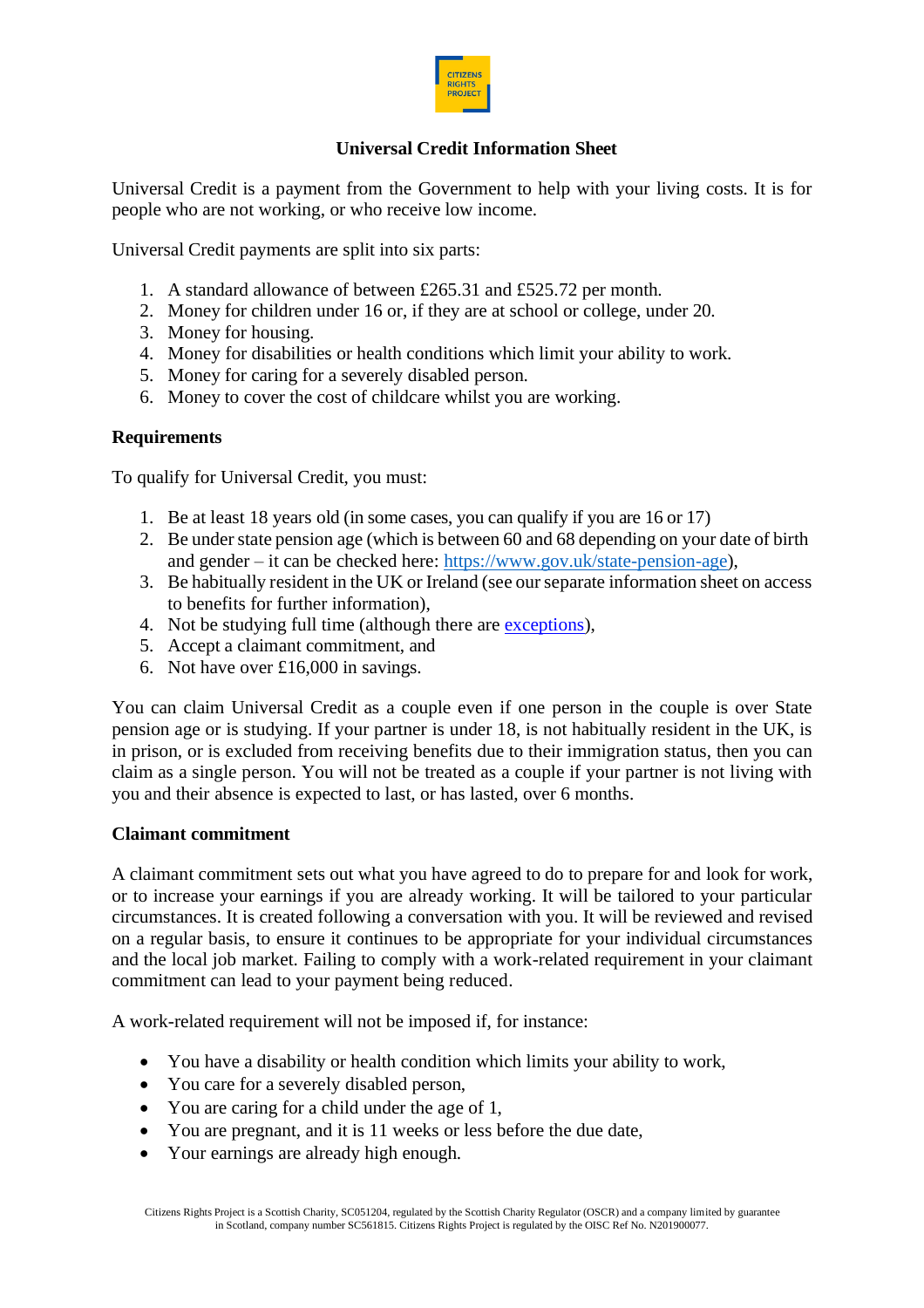

# **Financial requirements**

If you have savings over £16,000 you are not eligible for Universal Credit. For each £250 above £6,000, your Universal Credit is reduced by £4.35 a month.

There is no earning threshold for Universal Credit. However, 55% of your income will be deducted from your claim. This means that, if you have a high income, the amount of Universal Credit you can receive is likely to be zero.

It is your income after deduction of income tax, national insurance, and pension contributions which is relevant (your net income).

If you have responsibility for one or more children, you are given a 'work allowance' of £573 per month (this is reduced to £344 per month if you are receiving money towards your housing costs). The amount of Universal Credit you receive will be reduced by 55% of the income which exceeds your work allowance.

Other income you receive – for instance from your pension, other benefits, alimony, student loan, or a trust fund – is also deducted. 100% of this type of income is deducted.

# **Children**

You can receive payments for children who normally live with you. You will receive £290 or £244.58 per month for your first child, and £244.58 per month for every subsequent child.

If your child is temporarily absent from your home, they will still 'normally live' with you as long as the absence is expected to, or does, last under 6 months. If the child goes abroad, the period they are away must be under 1 month.

A child can normally live with more than one person. The focus is on the normal pattern of living, rather than the amount of time spent with a particular person, or in a particular place. Where a child normally lives in two or more places, the person with 'main responsibility' for the child receives the payment. Even if your child only lives with you at weekends, you can still receive payment of the child element of universal credit, as long as you have 'main responsibility' for the child.

A person is likely to have 'main responsibility' for a child if they:

- Make day to day decisions about the child's life.
- Provide the child with clothing, shoes, toiletries, and other items needed for daily use,
- Are noted as the main contact for the child's school, doctor, dentist, and/or
- care for the child when they are ill.

Only one person can have main responsibility for the child.

If your child is over the age of 16, they must meet additional requirements. You can continue to receive money for caring for them up until the  $1<sup>st</sup>$  September following their  $19<sup>th</sup>$  birthday. They must be at school or college. Their course must not lead to the award of a degree, a diploma of higher education, a higher national diploma (HND), or any other qualification above advanced higher level. Their course must involve an average of 12 hours of tuition, practical work, or supervised study per week. If your child is 19, they must have been accepted on to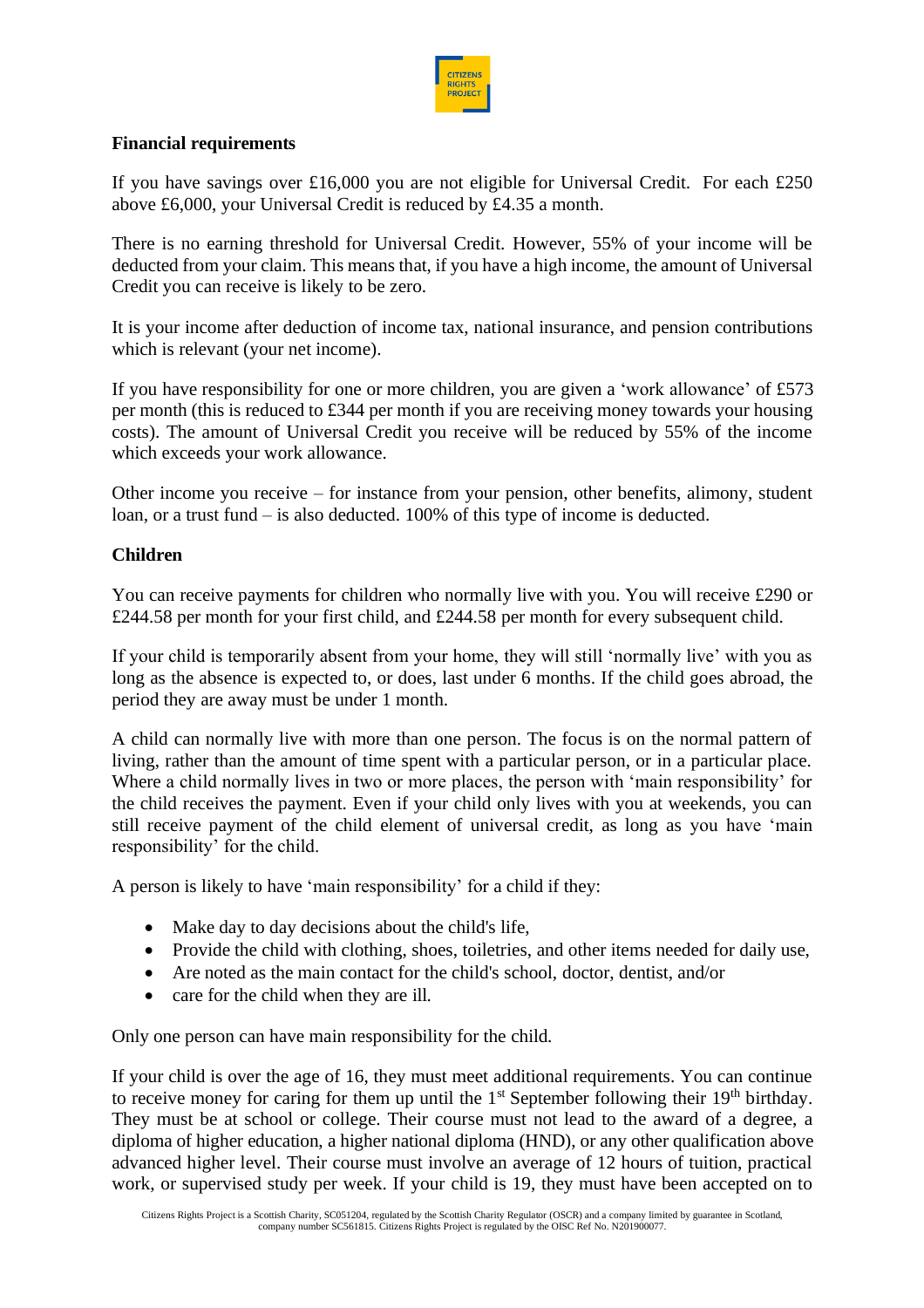

their course before they turned 19.

To receive money for childcare costs - such as nursery, child-minding, or day-care - you must be working. You must tell the Department for Work and Pensions how much you have spent on childcare. This can be done via your online Universal Credit account. You will be paid 85% of the amount you paid for childcare, up to a maximum of £646.35 per month (for one child) or £1,108.04 per month (for two or more children).

# **Housing**

You can receive payments towards your housing if you pay rent or [service charge payments](https://www.gov.uk/government/publications/universal-credit-service-charges-guidance-for-landlords/universal-credit-service-charges-guidance-for-landlords#exhaustive-list-of-eligible-service-charges) for your home. The maximum amount of rent you can receive depends on the 'Local Housing Allowance' in your area. These can be viewed [here.](https://www.gov.scot/publications/local-housing-allowance-rates-2021-2022/)

There are different allowances for different sizes of house. The actual size of your house is not considered. Instead, consideration will be given to the number of bedrooms you are entitled to under the benefits legislation. This can result in you receiving less than your actual rent. Each of the following are allowed one bedroom:

- You (or you and your partner if you are in a couple),
- Two children who are under 10 years old,
- Two children of the same sex.
- Any other child (e.g., if you have 3 children, and two already share), and
- Another adult who lives with you.

Children under 16, who are the same gender, are expected to share a room. As are children under 10, regardless of gender.

If you rent from a Council or Housing Association, your actual rent will be paid (rather than the Local Housing Allowance). However, your payment will be reduced if you have more bedrooms than you are entitled to. If you have one extra bedroom, your housing payment will be reduced by 14%. If you have two or more extra bedrooms, your housing payment will be reduced by 25%. This is commonly referred to as the 'bedroom tax'. In Scotland you can apply for a Discretionary Housing Payment from the Scottish Government to mitigate the effect of the 'bedroom tax'. More information can be found here –

https:/[/www.gov.scot/policies/social-security/support-with-housing-costs/](about:blank)

The housing element of your Universal Credit can be paid to you or paid directly to your landlord, whichever you prefer.

### **Disabilities**

The Department for Work and Pension will assess whether you are [capable of working.](https://www.gov.uk/health-conditions-disability-universal-credit) You will need to complete an assessment form and provide medical evidence. If, following this

assessment, it is decided that you are not capable of working, you will receive an additional payment as part of your Universal Credit.

You can also receive money as a carer if you have regular and substantial caring responsibilities for a severely disabled person. The requirements for this element are the same as the requirements for carer's allowance. More information about carer's allowance can be found